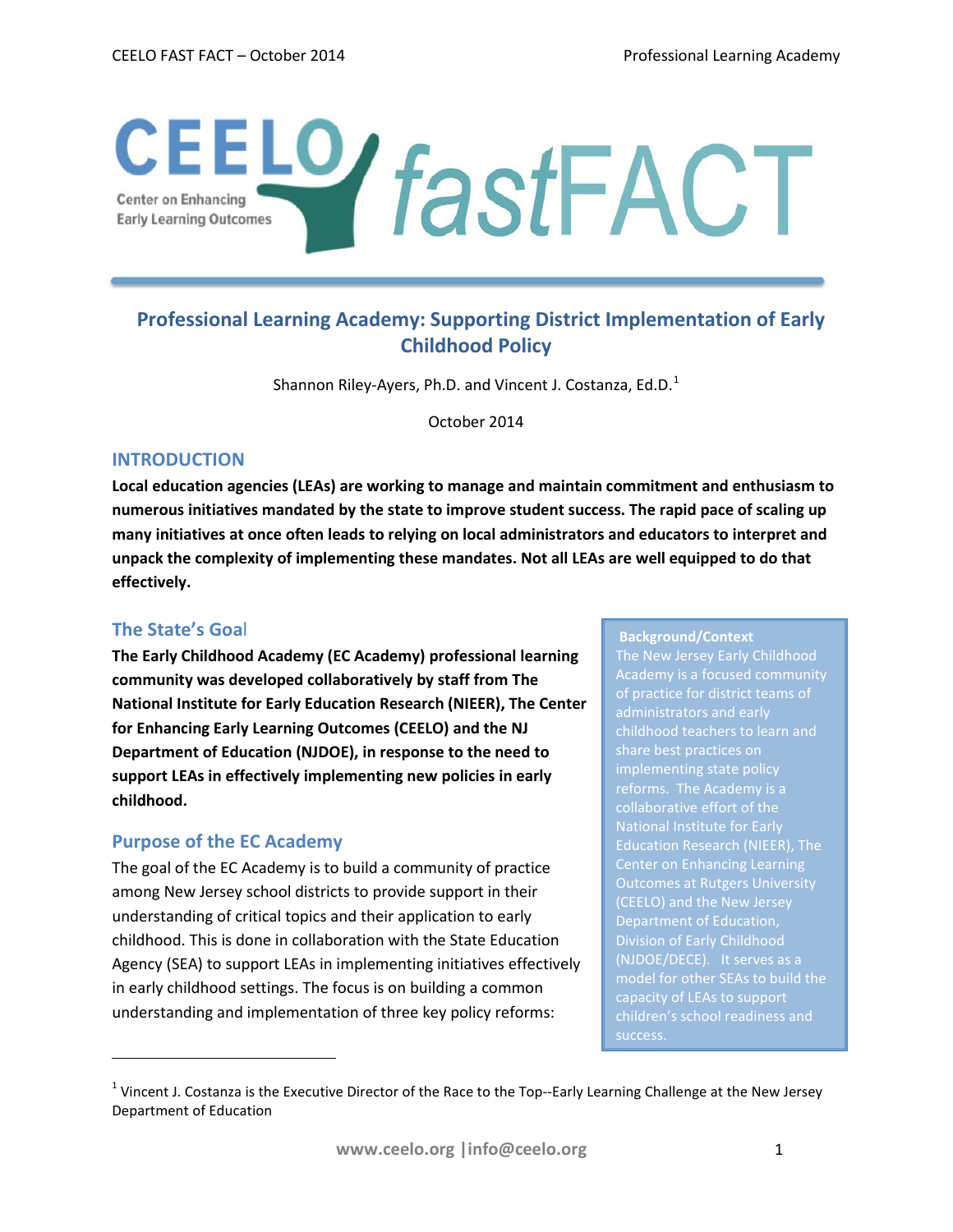early childhood quality and program improvement, teacher evaluation, and Common Core State Standards. The Academy provides an opportunity for districts to come together to discuss these critical topics guided by literature, expert presentations, district presentations, and facilitated discussions across and within districts.

#### **What We Know**

LEAs are overwhelmed with attempting to implement multiple high-stakes reforms, often under very rapid timelines. We know that teachers are overburdened and undertrained on how to implement new initiatives effectively in their classrooms. The training that teachers receive is often on a single focus and they struggle to see how interconnected many of the reforms are in their practice. We know that teachers are not given enough time to collaborate. Though professional learning communities (PLCs) are an effective approach to changing practice, time and resources to engage in collaborative learning is not the norm in most districts.

Teacher evaluation is a high-stakes and potentially meaningful approach to improving teacher practice. However, we understand that evaluators are not always well-trained. Although the evaluators may have a working knowledge of a large span of grades, they often [lack specific training](http://preschoolmatters.org/2014/08/07/evaluating-the-teacher-evaluators/) in early childhood practices. One teacher described the following experience that demonstrates a lack of understanding of developmentally appropriate practice in early childhood classrooms.

*The early childhood teacher was busy at work with a small group on the rug while the remainder of the class was engaged in meaningful independent work. The evaluator came in and saw the teacher with the small group on the floor and commented, "It's OK. I'll just come back when you are teaching."*

Early childhood teachers need documented guidance to support their work, and evaluators (or principals and other supervisors) need specific and tailored tools and resources to assist them in performing meaningful observations that lead to change in teacher practice. The SEA needs to provide the evidence and support for best practices and interpretation of initiatives for early childhood teachers and leaders. It is not enough to say that one reform will be replicated across the entire grade span without appropriate modifications. Good teaching is not necessarily good teaching for all. Rather, teachers of each grade level should unpack the initiative to reflect developmentally appropriate best practices for children in their classrooms.

#### **How the EC Academy Was Structured**

Local districts registered to participate in the EC Academy. The districts were required to send a team of three people from their district, including one administrator from the central office, a building administrator, and an early childhood teacher. This provided a unique opportunity for districts to discuss key initiatives and implementation in early childhood across stakeholders. Districts paid a small fee to participate in the EC Academy to ensure that they were invested in the program and participated fully throughout the year.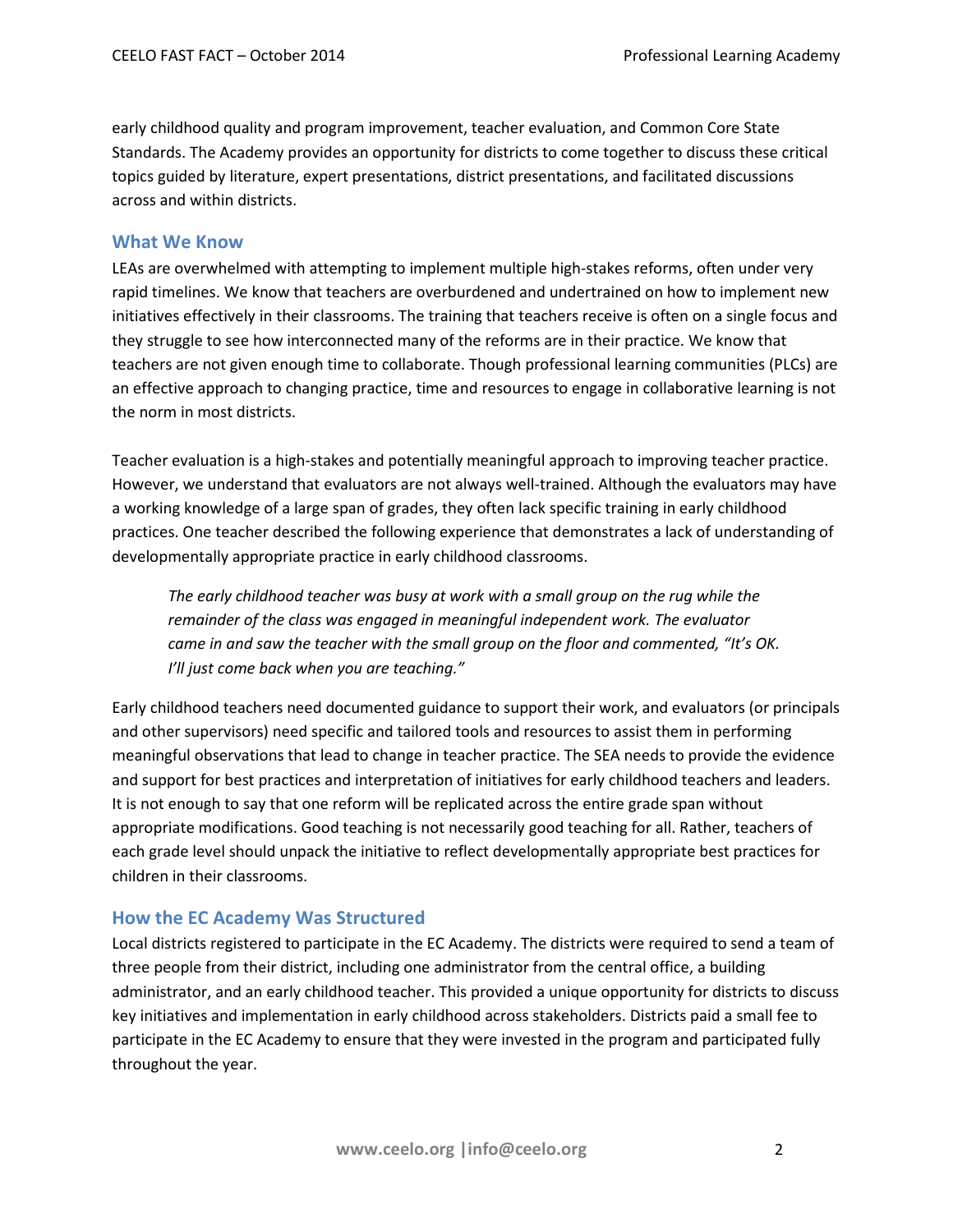In year one of the EC Academy, 2013-2014, seven districts came together on three occasions to engage in professional learning as a cohort. The EC Academy provided professional development through various means. First, the meetings included important updates and information from Vincent Costanza, Executive Director, Race to the Top-Early Learning Challenge, New Jersey Department of Education. Second, the meetings included formal presentations by experts in the field to provide the latest research and guidance on the topics. These included:

- Dr. Dorothy Strickland, Professor Emeritus and Distinguished Research Fellow at NIEER, presented *Common Core State Standards and Early Childhood Education*.
- CEELO experts, Michelle Horowitz, Jana Martella, and Lori Connors-Tadros presented *[Is NJ](http://ceelo.org/wp-content/uploads/2014/10/ceelo_nj_academy_2014_nj_ece_teaching_practice.pdf)  [on the Right Track to Improving ECE Teaching](http://ceelo.org/wp-content/uploads/2014/10/ceelo_nj_academy_2014_nj_ece_teaching_practice.pdf) Practice? Implications from a Study of State [Teacher Evaluation Systems.](http://ceelo.org/wp-content/uploads/2014/10/ceelo_nj_academy_2014_nj_ece_teaching_practice.pdf)*
- Thomas Schultz, Council of Chief State School Officers (CCSSO) and CEELO, presented *[Don't](http://ceelo.org/wp-content/uploads/2014/06/nj_ece_academy_2014_5_15.pdf)  [Just Do the Assessment, Look At It: Understanding and Using Assessment Data to Improve](http://ceelo.org/wp-content/uploads/2014/06/nj_ece_academy_2014_5_15.pdf)  [Teaching and Learning.](http://ceelo.org/wp-content/uploads/2014/06/nj_ece_academy_2014_5_15.pdf)*
- Alexandra Figueras-Daniel, NIEER, presented *[Assessment and Dual Language Learners.](http://ceelo.org/wp-content/uploads/2014/10/ceelo_nj_academy_considerations_assessing_dlls.pdf)*

The EC Academy meetings allowed districts to engage in small group work both within district and across districts. Districts also had access to an online community to provide additional support through resources posted by leaders and members. It also provided opportunities for the participants to engage in further discussions about key topics and post questions or ideas.

#### **What We Found**

The intended impact of the EC Academy was that participants would have a more comprehensive understanding and a cohesive implementation of key reforms or initiatives in a developmentally appropriate manner at the early childhood level. What we found was a much more diverse and substantial impact for our participants and the children they serve.

**Relationship Impacts.** Perhaps the biggest impact was an effect on relationships. Several different examples of relationship-building were evident. First, participating LEAs saw improved relationships with the SEA. The LEAs reported that the information shared at these sessions from the SEA was extremely valuable. This included hearing about current initiatives directly from the SEA (i.e., Early Learning Challenge Grant, Teacher Evaluation), being offered participation in new initiatives underway (i.e., Kindergarten Entry Assessment Pilot), and a general understanding of the NJDOE viewpoint on early childhood matters.

Relationships were built across districts. Participants reported that the opportunity to talk with other districts working through many of the same issues and concerns was very helpful. During our meetings we saw central administrators sharing resources with other central administrators. We saw teachers sharing ideas with other teachers. There were also "all calls" where participants would ask questions of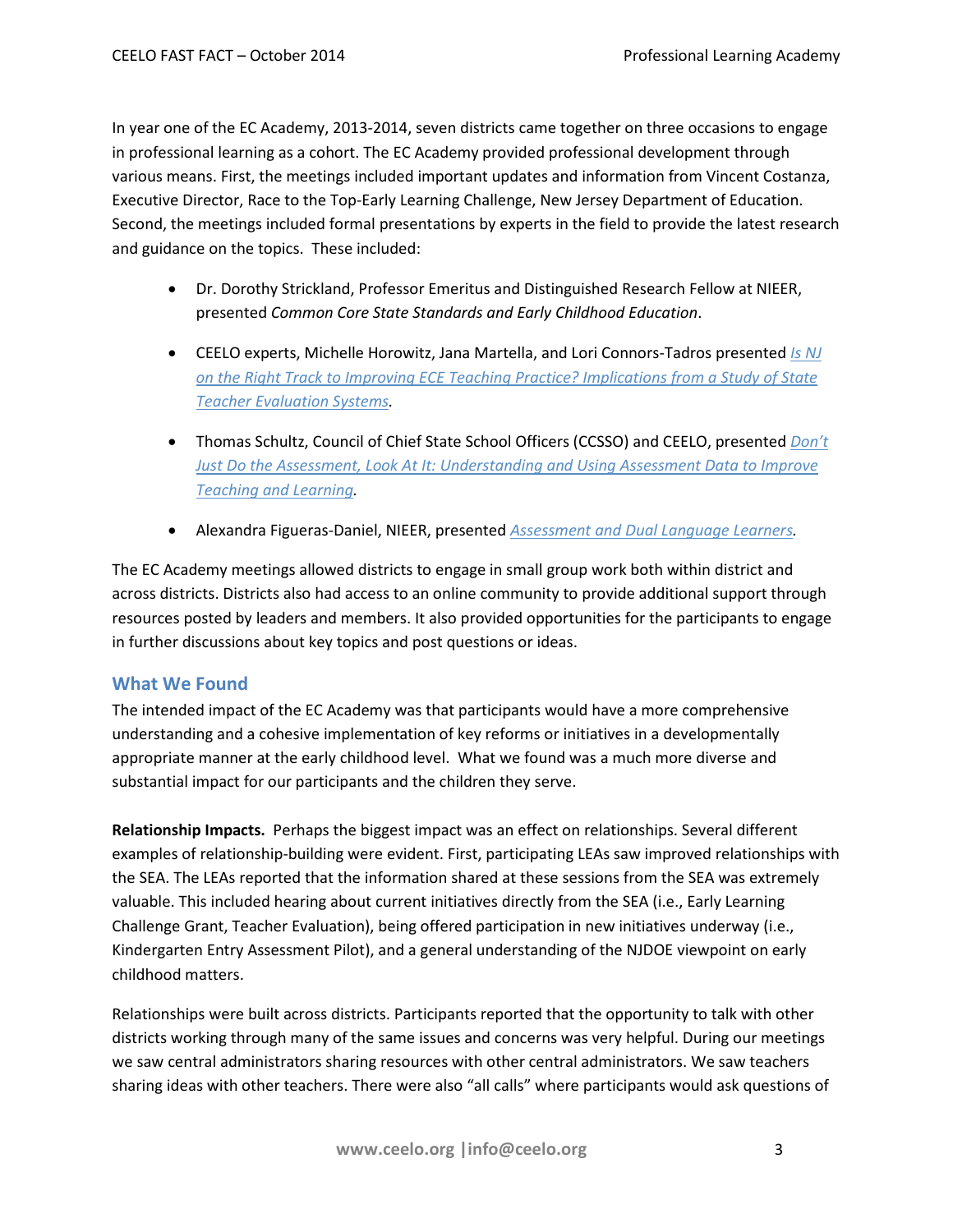the group to gain information. One example was when a district was looking to implement a new assessment in kindergarten: The administrator connected with other administrators and teachers using the assessment currently. They engaged in a candid discussion about its strengths and limitations.

**Knowledge and Understanding Impacts.** A primary goal of the EC Academy was to provide an understanding of teacher evaluation systems. A deeper dive into the evaluation tools used in NJ provided districts with the opportunity for studying the tool specific to their district. They worked toward a common understanding within their district of the tool for early childhood teachers. This knowledge (content and procedural) of the systems and the understanding of the application in early childhood is a critical component to the effectiveness of the reform.

There was an impact on participants' knowledge and understanding of early childhood practices and implementation of reforms specific to early childhood. For example, participants reported having a better understanding of Student Growth Outcomes (SGOs). SGOs are measures of student growth included in the evaluations of all teachers in New Jersey. SGOs provide a method by which teachers can improve their practice while clearly demonstrating their effectiveness through student progress.

As a *Race to the Top--Early Learning Challenge* grant recipient, a lot is happening at the NJ state level that affects districts directly. The participants in the EC Academy were provided first-hand reports of the roll-out of the initiatives in the grant. They had opportunities to ask questions about the grant and learn how the grant money would affect their districts. Knowledge and understanding about upcoming initiatives and the intentions of the SEA is empowering. Although these districts had received notifications of much of the information shared by the director of the grant, they perhaps did not have the opportunity to digest the information in a meaningful way and ask questions regarding the information. Participants reported this knowledge (content and procedural) as strength of our sessions.

**Potential Impacts on Instruction.** The EC Academy generated a direct impact on the instruction in the participating districts. For example, one district began a pilot preschool program for children in the district. This demonstrated a true commitment to an early and effective start to education for young children. Additionally, several of the LEAs reported a stronger understanding of developmentally appropriate practice for young children. They also developed a stronger understanding of quality in the early childhood classroom.

The group overwhelmingly reported a heightened interest in and deeper understanding of using data to improve instruction and program quality. At one group meeting session the LEAs were asked to complete an assessment map of the assessments currently used in their districts. (See Figure 1 below for the mapping activity.)The map asked LEAs to analyze their current assessment practices. This provided a clear picture for districts of their assessment practices. It highlighted holes in the practice and also highlighted where there was too much assessment. Each district's map presented a different picture: Some had too many assessments, some had holes in certain domains or grade levels, others had too much burden on teachers for administration and yet others demonstrated a lack of "using" the data beyond collecting.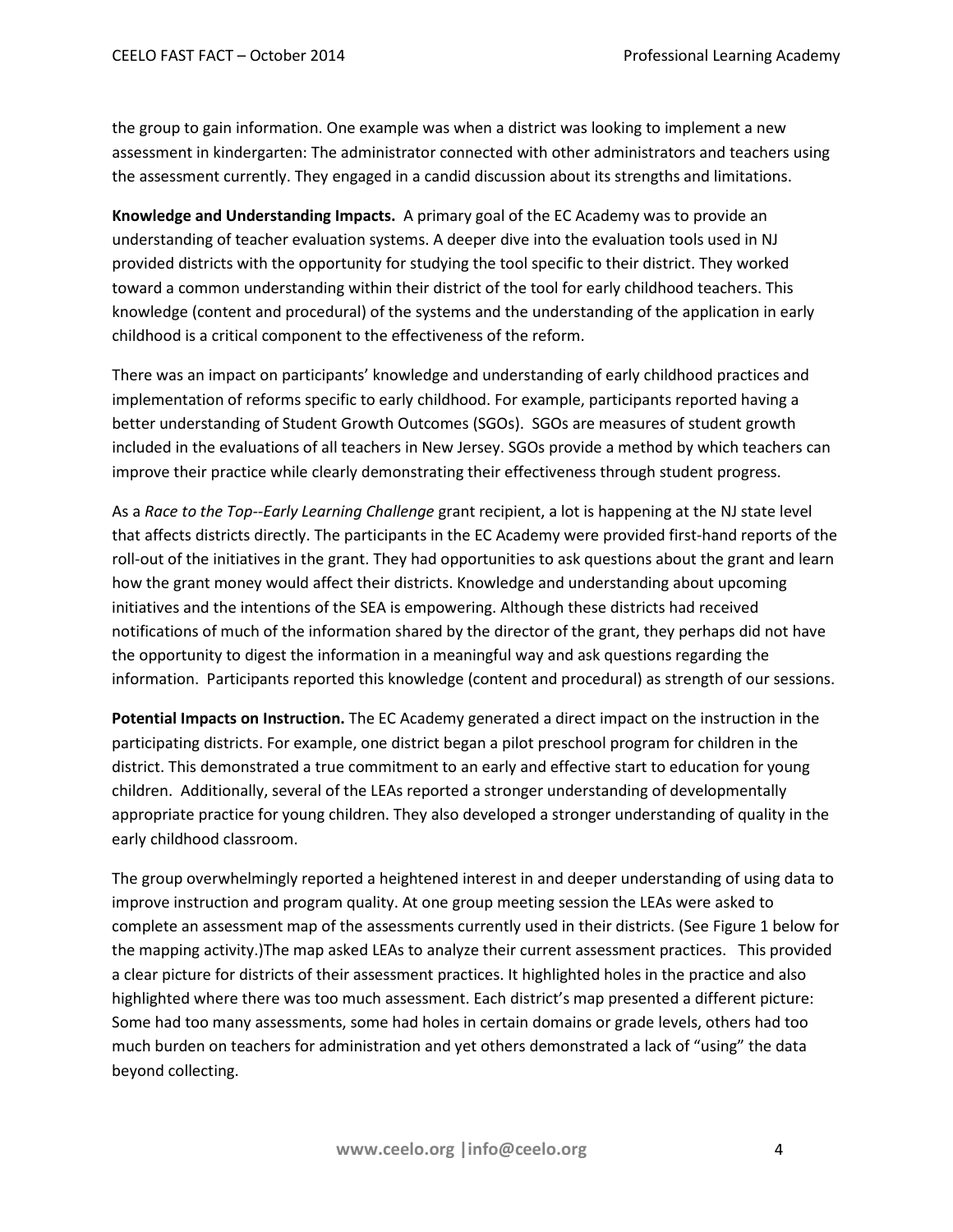|  | <b>Figure 1. Assessment Map</b> |  |
|--|---------------------------------|--|
|--|---------------------------------|--|

| Grade | Assessment<br><b>Name</b>         | Area<br>Assessed | Why<br>Assessed                        | When                                            | Who<br>Administrates | Who<br><b>Uses</b><br>Data         | How Data is Used                                                                                 |
|-------|-----------------------------------|------------------|----------------------------------------|-------------------------------------------------|----------------------|------------------------------------|--------------------------------------------------------------------------------------------------|
| PreK  | Early<br>Learning<br><b>Scale</b> | All<br>domains   | Formative<br>to improve<br>instruction | $On-$<br>going;<br>scoring 3<br>times a<br>year | Classroom<br>teacher | <b>Teacher</b><br>and<br>Principal | Teacher uses<br>data to inform<br>instruction;<br>Principal uses<br>data to identify<br>PD needs |
|       |                                   |                  |                                        |                                                 |                      |                                    |                                                                                                  |
|       |                                   |                  |                                        |                                                 |                      |                                    |                                                                                                  |

**Impact on Policy.** An evidence document tailored to the specific requirements of the LEA's teacher evaluation system was developed for each district in Year One. Districts were presented with the document [Teacher Evaluation Support Document: PreK & K](http://www.nj.gov/education/ece/eval/Evidence.pdf) written by the Workgroup on Teacher Evaluation Evidence. Since New Jersey provides LEAs several options for teacher evaluation systems, it was a necessary exercise for LEAs to generate an evidence document specific to their district's model. Even the few districts that implement the evaluation system outlined in the evidence document presented by the Workgroup on Teacher Evaluation Evidence chose to participate in this exercise. These districts found that modifications were appropriate, based on their particular curriculum and context. Going through each component carefully to consider what evidence would be present in the early childhood classroom to support each domain/item was extremely valuable.

By the conclusion of the EC Academy in the spring of 2014, each district had begun developing a formal document useful for assuring that teacher evaluation in the early childhood classroom was implemented justly and effectively. No longer subscribing to, "good practice is good practice," theory, LEAs had a document to describe suitable teaching for young children. Each district reported that this was a valuable tool for administrators who lacked the necessary training in early childhood.

As a part of developing and using this document, districts began to re-think using professional development time with teachers. One district provided coverage for the participating teacher, which allowed the team of three to work collaboratively during the work day to complete the document. Another district used a full professional development day for the entire early childhood faculty to work on the document. This enabled every teacher to be vested in the criteria that would be used to evaluate him or her. Districts showed their commitment to the project.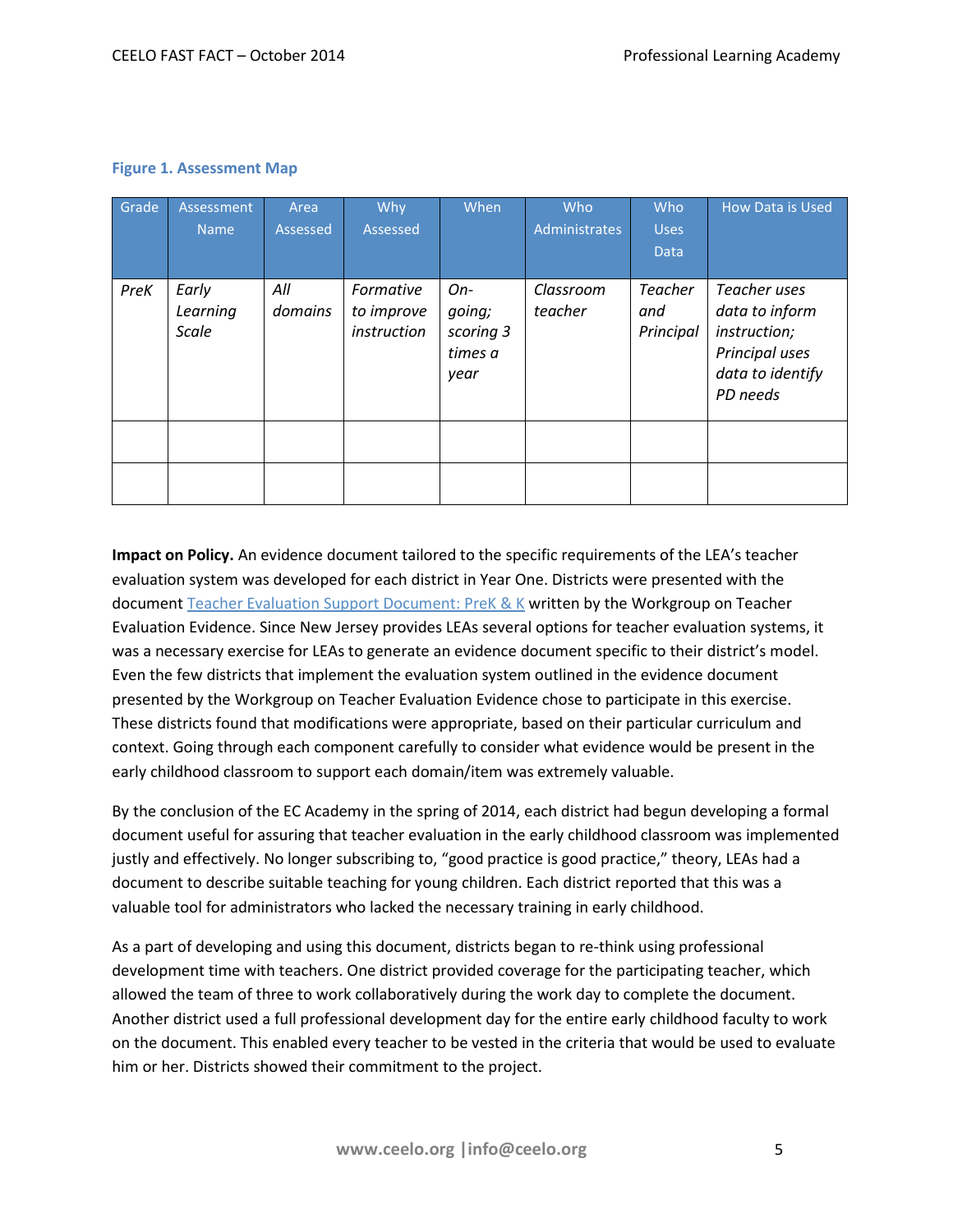A final, and somewhat unexpected, impact of the EC Academy was the increase in understanding of the participants' role in supporting awareness around the needs of young children and the role of the public school. We invited a local advocacy group to come and speak to our audience at one of our sessions. Following this, we saw a spark in several participants to begin to focus on advocating for the needs of young children. One veteran teacher of 19 years responded that she would now begin advocating for young children in her district through specific actions. We also saw an increase in promotion for our EC Academy and the professional learning that occurred there. For example, districts provided press releases to their local paper regarding their participation and several more districts generated presentations to their boards of education and attendees at board meetings, about their involvement in the EC Academy.

#### **What's Next**

LEAs participating in this year of the EC Academy developed plans for next steps in their districts. These plans include completing their evidence document and disseminating information throughout the district. Beginning open discussions and plans for a central vision and shared goals across early childhood preschool to grade three was also a priority for several districts. Districts also report plans to begin PLCs in their districts around the topics and information shared through the EC Academy. Finally, nearly all the districts noted that next steps would include work around data. They reported plans to collect the "right" data and increase their work to use data effectively to improve teaching and learning. Intended to be a long-term project and professional learning community, the EC Academy will grow in year two to support districts in engaging in systematic data collection and analyses, responsive coaching, and intentional and facilitated cross-district visits, in addition to group meetings. The focus of the EC Academy will expand from preschool and kindergarten into the early primary school years, for a comprehensive and seamless focus on early childhood preschool through third grade. Emphasis for this year will remain on a cohesive approach to initiatives such as teacher evaluation and the new first grade through third grade guidelines. Data literacy, early childhood education quality, and creating harmony in implementing new reforms will be at the center of these continued discussions.

There will be a renewed focus on the online community in an effort to generate discussions and support in between the whole-group meetings. Online surveys of the participants will continue to be a part of this effort, to evaluate the sessions and experiences and guide the planning of future sessions.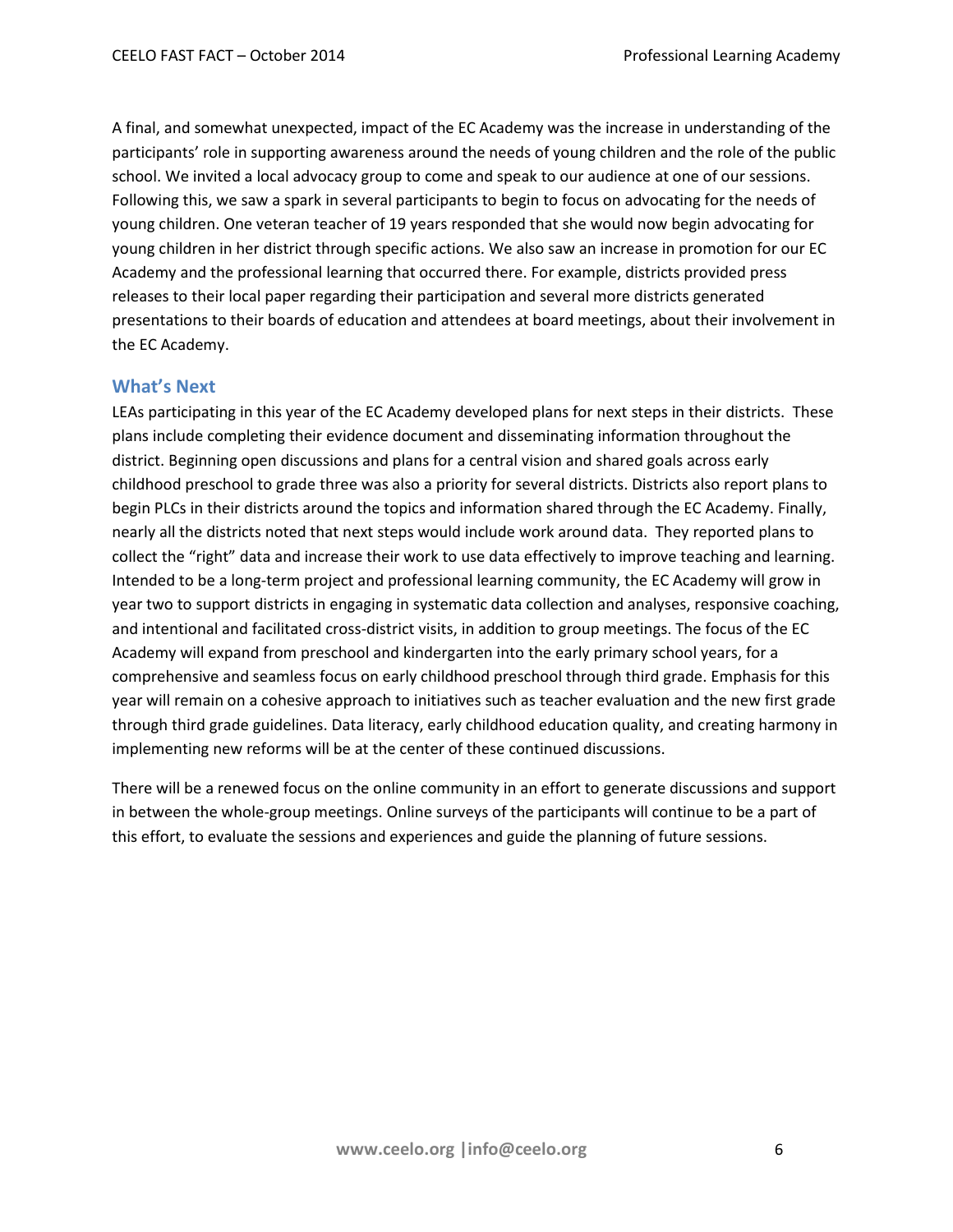#### **Resources and Links**

Connors-Tadros, L., & Hororwitz, M. (2014). *How Are Early Childhood Teachers Faring in State Teacher Evaluation Systems?* (CEELO Policy Report). New Brunswick, NJ: Center on Enhancing Early Learning Outcomes. Available[: http://ceelo.org/wp](http://ceelo.org/wp-content/uploads/2014/03/CEELO_policy_report_ece_teachereval_march_2014.pdf)[content/uploads/2014/03/CEELO\\_policy\\_report\\_ece\\_teachereval\\_march\\_2014.pdf](http://ceelo.org/wp-content/uploads/2014/03/CEELO_policy_report_ece_teachereval_march_2014.pdf)

Leo, S. and Coggshall, J. G. (2013). *Creating coherence: Common Core State Standards, teacher evaluation, and professional learning.* Wahsington, DC: Center on Great Teachers and Leaders. Available: <http://www.gtlcenter.org/sites/default/files/CreatingCoherence.pdf>

Riley-Ayers, S. (2014). *Formative assessment: Guidance for early childhood policymakers* (CEELO Policy Report). New Brunswick, NJ: Center on Enhancing Early Learning. Available: [http://ceelo.org/wp](http://ceelo.org/wp-content/uploads/2014/04/ceelo_policy_report_formative_assessment.pdf)[content/uploads/2014/04/ceelo\\_policy\\_report\\_formative\\_assessment.pdf](http://ceelo.org/wp-content/uploads/2014/04/ceelo_policy_report_formative_assessment.pdf)

Workgroup on Teacher Evaluation Evidence (2013). *Teacher evaluation support document: PreK & K.* Trenton, NJ: New Jersey Department of Education. Available: <http://www.nj.gov/education/ece/eval/Evidence.pdf>